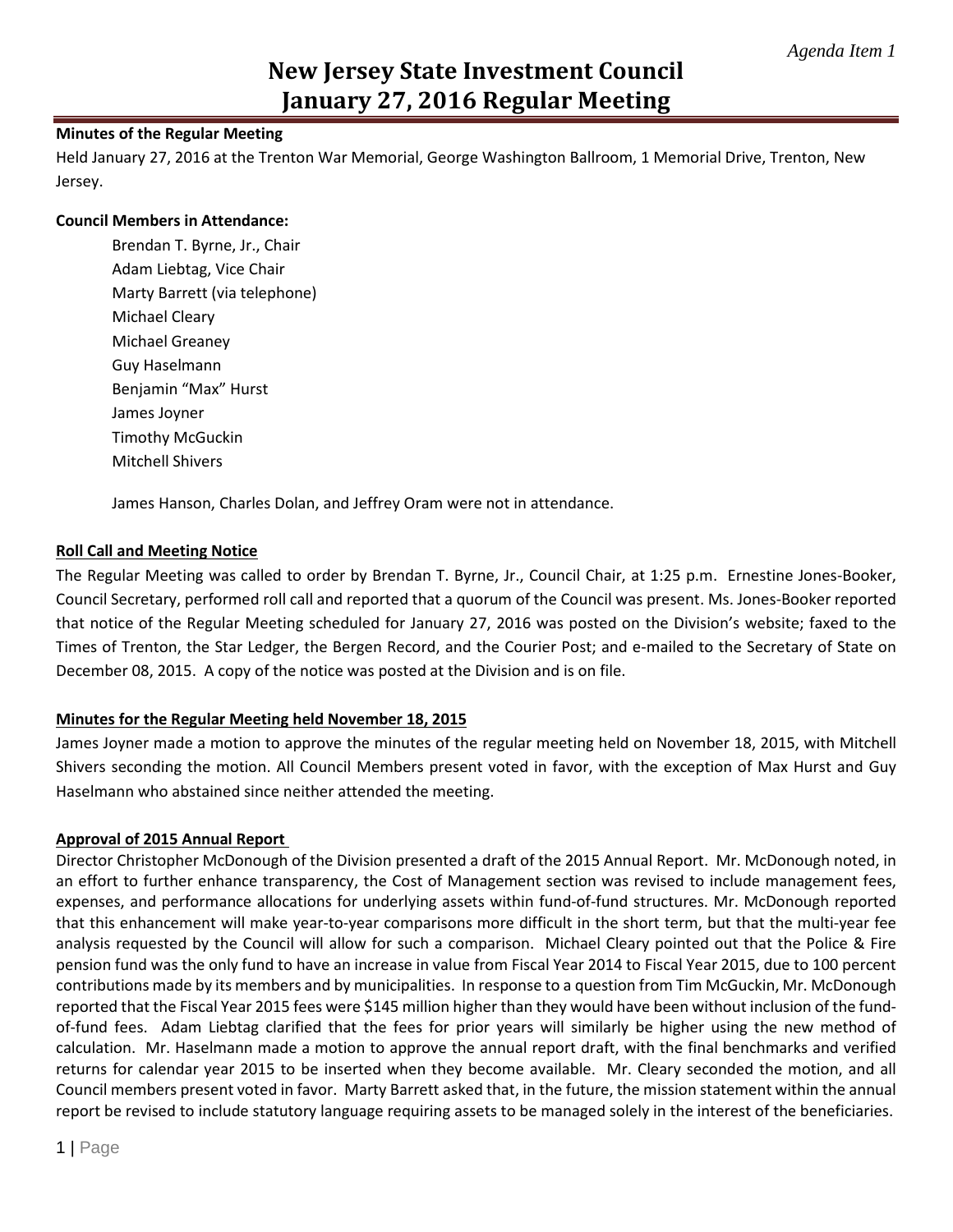## **Director's Report/Update**

Mr. McDonough presented the Director's Report, providing an update on capital markets, asset allocation, portfolio performance and cash flow through December 31, 2015.

Pursuant to the Council's Alternative Investment Modification Procedures, Mr. McDonough notified the Council that a new legal entity was created to act as manager of all of the Anacap funds in which the Division is invested. In response to a question from Mr. Shivers, Mr. McDonough responded that staff had undertaken due diligence to ensure that the same personnel were still managing the funds. Mr. McDonough also notified the Council of two hedge fund redemptions, including a partial redemption from Omega Overseas Partners, Ltd. in order to reduce the overall beta exposure in the equity hedge fund portfolio, and a full redemption from Claren Road Credit Fund, Ltd. due to disappointing recent performance.

## **Deferred Compensation Plan Annual Update**

Deputy Director Corey Amon provided an annual update on the New Jersey State Employees Deferred Compensation Plan, presenting a summary of the Plan's investment options, including asset class description, market value, and trailing performance track record. Mr. Amon stated that two changes were made to the menu of investment options in the past year: (1) Prudential Investment Management Fixed Income replaced PIMCO as the Plan's core plus fixed income option; and (2) Columbia Management Fund replaced Fidelity Contrafund as the Plan's large cap equity growth option. In response to Mr. Byrne's inquiry regarding the rationale for replacing Fidelity Contrafund, Mr. Amon pointed to its underperformance over the three and five year horizons. Mr. Amon reported that Prudential Retirement conducted a fund lineup review, which found that the lineup included a full range of options across the risk return and active and passive spectrums.

## **Report on Northern Ireland**

Susan Sarnowski of the Division reported that, pursuant to a 1987 statute, the Division issued an annual report to the Governor and the Legislature with respect to U.S. companies doing business in Northern Ireland and their adherence to the MacBride Principles. Mr. Byrne asked about the cost of producing this report, and Ms. Sarnowski responded that there was an annual fixed cost of engaging a consultant plus additional unquantified internal costs.

## **Report on Treasury Supplemental Code of Ethics**

Ms. Sarnowski provided a verbal report on the Treasury Supplemental Code of Ethics, which governs personal investing of Division employees. Ms. Sarnowski reported that there were two violations since the last update, both of which were referred to Labor Relations and the Treasurer's Office of Ethics Compliance for appropriate action. Ms. Sarnowski further reported that the Division had undertaken a review of the provisions of the Supplemental Code and had submitted revisions to the State Ethics Commission for consideration and approval.

## **Private Equity Investments**

## *Tenex Capital Partners II, L.P.*

Jason MacDonald of the Division presented an investment of up to \$100 million investment in Tenex Capital Partners II, L.P., a middle market buyout fund. The Division previously committed to a prior Tenex fund, and purchased an additional stake in that fund through the secondary market. Mr. MacDonald described the fund's investment strategy, the terms of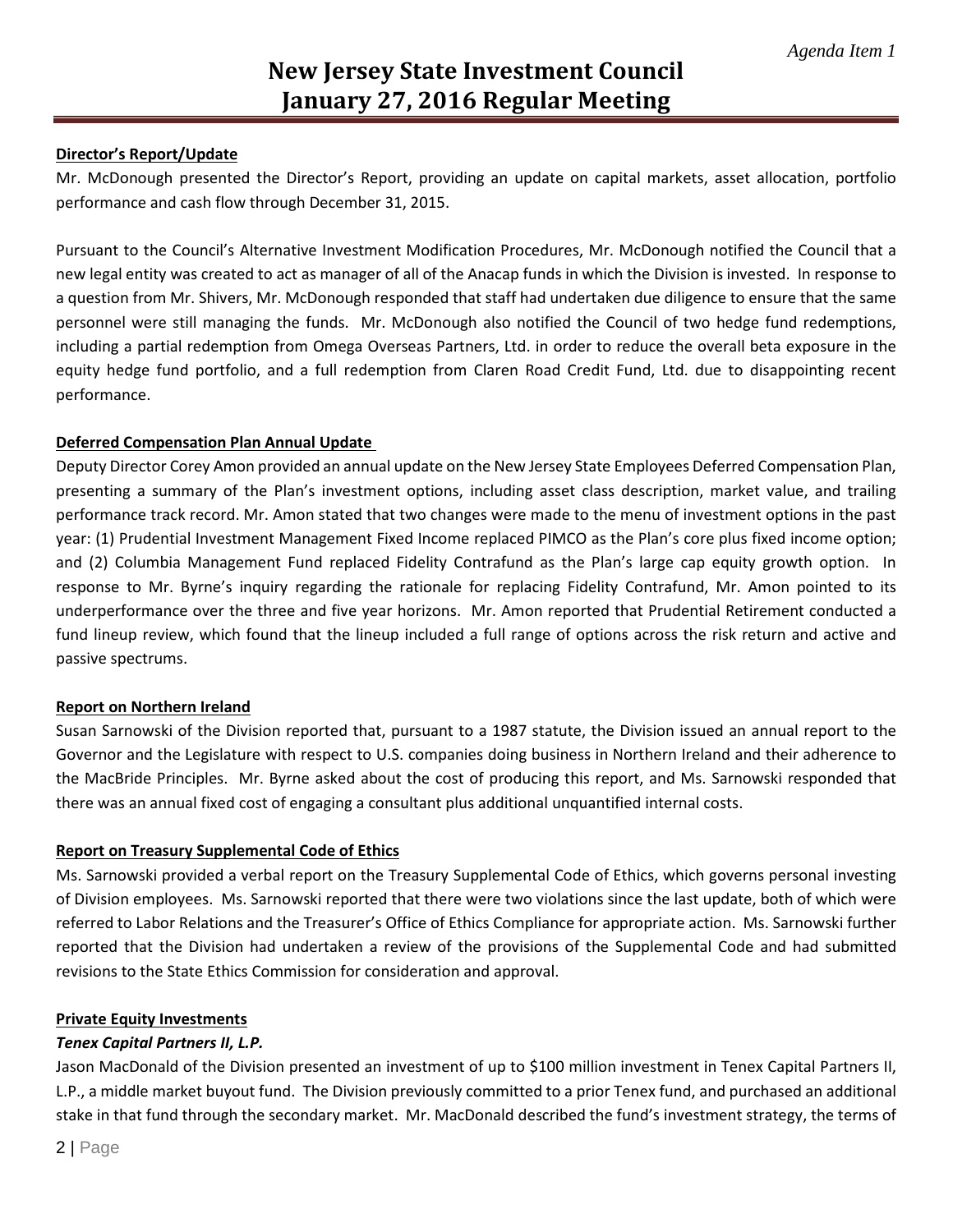## **New Jersey State Investment Council January 27, 2016 Regular Meeting**

the investment, and the Division's investment rationale. In response to a question from Mr. Byrne, Mr. MacDonald reviewed the fund's distribution waterfall. Mr. Byrne noted the substantial general partner commitment, and reported that the IPC reviewed the investment and was satisfied that appropriate and adequate due diligence had been performed.

#### *New Jersey Asia Investors III, L.P.*

Robin Clifford of the Division and Heidi Poon of Torrey Cove Capital Partners presented an investment of up to \$300 million in New Jersey Asia Investors III, L.P., a private equity separate account that invests in developed and emerging Asia markets. Ms. Clifford summarized the Division's investments in prior funds and the terms of the investment in Fund III. In response to Mr. Shivers' question regarding the fund's geographic focus within Asia, Ms. Poon replied that the fund would invest primarily in China, Japan, India, and Korea. Mr. Byrne noted the positive performance of the prior funds, and reported that the IPC reviewed the investment and was satisfied that appropriate and adequate due diligence had been conducted.

#### **Treasurer's Report**

Dr. Roger Cohen of the Treasurer's office provided a brief update on the New Jersey real estate and labor markets and on revenue forecasts for the current fiscal year.

#### **Public Comment**

There were no public comments. Mr. Byrne informed the Council of the untimely passing of former Council member, James C. Kellogg, expressing his sadness and sympathy. Mr. Shivers echoed Mr. Byrne's comments and asked that a resolution be prepared for the next Council meeting.

Mr. Byrne departed the meeting at this point, and Mr. Liebtag, Council Vice-Chair, assumed duties as Chair.

## **Exemption from State Investment Council's Policy Concerning Political Contributions and Prohibitions on Investment Management Business**

(Mr. Byrne recused himself from the discussion to avoid any perceived conflict of interest since he had a personal relationship with certain of the individuals involved.)

Mr. Liebtag introduced a discussion of a request by CVC Capital Partners seeking an exemption for a violation of the Council's Policy concerning political contributions. Mr. Liebtag reported that the IPC had discussed and reviewed the request, and recommended approving the waiver with a strong message of admonition. Director McDonough added that CVC is a long-established firm with a top quartile record of performance and that maintaining the investment is in the best interest of the beneficiaries. Mr. Liebtag made a motion determining that CVC demonstrated that the violation was unintentional and inadvertent, that the beneficiaries, taxpayers and public are best served by such an exemption, and that the exemption be approved. Mr. Haselmann seconded the motion. A roll call vote resulted in approval of the motion, with 9 votes in favor (Barrett, Cleary, Greaney, Haselmann, Hurst, Joyner, Liebtag, McGuckin and Shivers) and none against.

## **Real Estate Investment**

## *Blackstone Real Estate Debt Strategies III, L.P.*

(Mr. Byrne recused himself from the discussion to avoid any perceived conflict of interest since his company has invested client assets in Blackstone stock.)

3 | Page